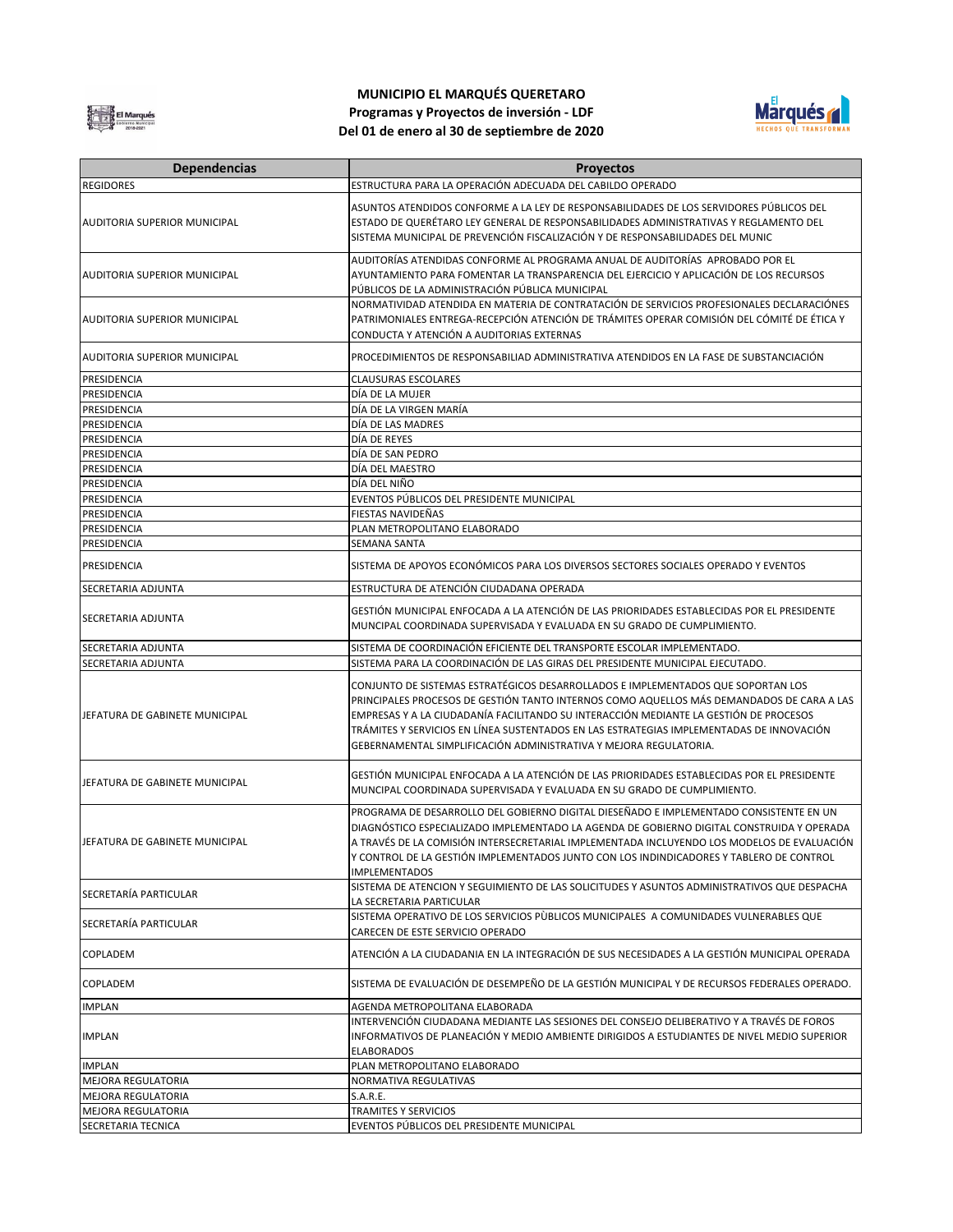| SECRETARIA TECNICA                                              | INFRAESTRUCTURA PARA LA ADMINISTRACIÓN DE LOS RECURSOS MATERIALES PROPIEDAD DEL MUNICIPIO.                                                                                  |
|-----------------------------------------------------------------|-----------------------------------------------------------------------------------------------------------------------------------------------------------------------------|
| SECRETARIA TECNICA                                              | PROYECTOS TÉCNICOS PARA EL CUMPLIMIENTO DE COMPROMISOS                                                                                                                      |
| SECRETARIA TECNICA                                              | REUNIONES DE VINCULACIÓN CON LAS DEPENDENCIAS DEL GOBIERNO MUNICIPAL PARA EL CUMPLIMIENTO<br>DE COMPROMISOS ESTABLECIDOS                                                    |
| SECRETARIA TECNICA                                              | ESTRUCTURA DE DIFUSIÓN DE LAS ACTIVIDADES REALIZADAS POR LA ADMINISTRACIÓN MUNICIPAL<br>IMPLEMENTADA.                                                                       |
| COMUNICACIÓN SOCIAL                                             | PROGRAMA PARA BRINDAR OPORTUNIDADES DE MEJORA A LOS JÓVENES DEL MUNICIPIO PARA FOMENTAR<br>SU DESARROLLO PERSONAL Y SOCIAL.                                                 |
| SECRETARÍA DEL AYUNTAMIENTO                                     | ESTRUCTURA DE COORDINACIÓN Y ATENCIÓN ADECUADA DE LAS ÁREAS Y ASUNTOS ADMINISTRATIVOS DE LA<br>SECRETARÍA OPERADA                                                           |
| SECRETARÍA DEL AYUNTAMIENTO                                     | ESTRUCTURA DE SEGUIMIENTO DE LAS ACTIVIDADES Y PROCESOS QUE OTORGAN CERTEZA JURÍDICA<br><b>IMPLEMENTADO</b>                                                                 |
| SECRETARÍA DEL AYUNTAMIENTO                                     | ESTRUCTURA PARA DAR CUMPLIMIENTO A LOS CRITERIOS Y LINEAMIENTOS SOBRE EL ACCESO A LA<br>INFORMACIÓN QUE MARCA LA LEY IMPLEMENTADO                                           |
| SECRETARÍA DEL AYUNTAMIENTO                                     | ESTRUCTURA PARA LA OPERACIÓN EFICIENTE DE LOS TRAMITES REALIZADOS EN EL REGISTRO CIVIL OPERADO                                                                              |
| SECRETARÍA DEL AYUNTAMIENTO                                     | SISTEMA DE APOYO EN PROCESOS ADMINISTRATIVOS A LAS DIVERSAS ÁREAS QUE COMPONEN LA SECRETARÍA<br><b>EJECUTADO</b>                                                            |
| SECRETARÍA DEL AYUNTAMIENTO                                     | SISTEMA DE ATENCIÓN DE LOS ASUNTOS LEGALES Y TÉCNICOS DE LA SECRETARÍA EJECUTADO                                                                                            |
| SECRETARÍA DEL AYUNTAMIENTO                                     | SISTEMA OPERATIVO DE LOS SERVICIOS PÙBLICOS MUNICIPALES A COMUNIDADES VULNERABLES QUE<br>CARECEN DE ESTE SERVICIO OPERADO                                                   |
| SECRETARÍA DE GOBIERNO                                          | ESTRUCTURA PARA LA RESOLUCIÓN EFECTIVA DE LOS PROBLEMAS GUBERNAMENTALES IMPLEMENTADA.                                                                                       |
| SECRETARÍA DE GOBIERNO                                          | DÍA DE LA INDEPENDENCIA                                                                                                                                                     |
| SECRETARÍA DE GOBIERNO                                          | DÍA DE MUERTOS                                                                                                                                                              |
| SECRETARÍA DE GOBIERNO                                          | ESTRUCTURA DE INSPECCIÓN Y VERIFICACIÓN DE ESTABLECIMIENTOS EN MATERIA DE PROTECCIÓN CIVIL<br>EJECUTADO.                                                                    |
| SECRETARÍA DE GOBIERNO                                          | ESTRUCTURA PARA LA ATENCIÓN OPORTUNA DE EMERGENCIAS POR FENÓMENOS NATURALES Y<br>ANTROPOGÉNICOS IMPLEMENTADA                                                                |
| SECRETARÍA DE GOBIERNO                                          | FIESTAS NAVIDEÑAS                                                                                                                                                           |
| SECRETARÍA DE GOBIERNO                                          | PROGRAMA DE ATENCIÓN E INSPECCIÓN EN LA REALIZACIÓN DE EVENTOS MASIVOS DENTRO DEL MUNICIPIO<br>ELABORADO.                                                                   |
| SECRETARÍA DE GOBIERNO                                          | PROGRAMA DE PREVENCIÓN Y CAPACITACIÓN EN MATERIA DE PROTECCIÓN CIVIL IMPLEMENTADO                                                                                           |
| SECRETARÍA DE GOBIERNO                                          | SISTEMA DE ACTUALIZACIÓN DEL ATLAS DE RIESGOS EN EL MUNICIPIO ELABORADO Y OPERANDO.                                                                                         |
| SECRETARÍA DE FINANZAS PÚBLICAS Y TESORERÍA<br><b>MUNICIPAL</b> | ESTRUCTURA DE COORDINACIÓN Y ATENCIÓN ADECUADA DE LAS ÁREAS Y ASUNTOS ADMINISTRATIVOS DE LA<br>SECRETARÍA OPERADA                                                           |
| SECRETARÍA DE FINANZAS PÚBLICAS Y TESORERÍA                     |                                                                                                                                                                             |
| <b>MUNICIPAL</b>                                                | PRESUPUESTO DE EGRESOS INTEGRADO Y EJERCIDO DE ACUERDO A LA METODOLOGIA DEL PBR APLICADA                                                                                    |
| SECRETARÍA DE FINANZAS PÚBLICAS Y TESORERÍA<br><b>MUNICIPAL</b> | ESTRUCTURA DE COORDINACIÓN Y ATENCIÓN ADECUADA DE LAS ÁREAS Y ASUNTOS ADMINISTRATIVOS DE LA<br>SECRETARÍA OPERADA                                                           |
| SECRETARÍA DE FINANZAS PÚBLICAS Y TESORERÍA<br><b>MUNICIPAL</b> | PRESUPUESTO DE EGRESOS INTEGRADO Y EJERCIDO DE ACUERDO A LA METODOLOGIA DEL PBR APLICADA                                                                                    |
| SECRETARÍA DE FINANZAS PÚBLICAS Y TESORERÍA<br><b>MUNICIPAL</b> | ACTUALIZAR EL CATASTRO MUNICIPAL MEDIANTE LA REGULARIZACIÓN DE PREDIOS SOLARES Y<br>CONSTRUCCIONES QUE SE ENCUENTRAN EN SITUACIÓN IRREGULAR IMPLEMENTADA.                   |
| SECRETARÍA DE FINANZAS PÚBLICAS Y TESORERÍA<br><b>MUNICIPAL</b> | INCREMENTAR LOS RECURSOS PROPIOS DEL MUNICIPIO A TRAVÉS DE LAS ACTIVIDADES FUNDAMENTALES DE<br>CADA UNA DE LAS COORDINACIONES ADSCRITAS A LA DIRECCIÓN DE INGRESOS OPERADO. |
| SECRETARÍA DE FINANZAS PÚBLICAS Y TESORERÍA<br><b>MUNICIPAL</b> | INFRAESTRUCTURA ADECUADA DE TI OPERADA                                                                                                                                      |
| SECRETARÍA DE FINANZAS PÚBLICAS Y TESORERÍA<br><b>MUNICIPAL</b> | SISTEMAS INFORMATICOS NECESARIOS PARA LA OPERACIÓN DEL GOBIERNO MUNICIPAL IMPLEMENTADOS                                                                                     |
| SECRETARÍA DE FINANZAS PÚBLICAS Y TESORERÍA<br><b>MUNICIPAL</b> | ESTRUCTURA ADECUADA PARA LA ADMINISTRACIÓN DEL RECURSO HUMANO Y CAPACITACIÓN OPERADO.                                                                                       |
| SECRETARÍA DE FINANZAS PÚBLICAS Y TESORERÍA<br><b>MUNICIPAL</b> | ESTRUCTURA DE COORDINACIÓN Y ATENCIÓN ADECUADA DE LAS ÁREAS Y ASUNTOS ADMINISTRATIVOS DE LA<br>SECRETARÍA OPERADA                                                           |
| SECRETARÍA DE FINANZAS PÚBLICAS Y TESORERÍA<br><b>MUNICIPAL</b> | SISTEMA DE INSPECCIÓN Y SUPERVISIÓN PARA LA ADECUADA OPERACIÓN DE LOS ESTABLECIMIENTOS<br>COMERCIALES INDUSTRIALES O DE SERVICIOS OPERADO                                   |
| SECRETARÍA DE FINANZAS PÚBLICAS Y TESORERÍA                     | ESTRUCTURA DE COORDINACIÓN Y ATENCIÓN ADECUADA DE LAS ÁREAS Y ASUNTOS ADMINISTRATIVOS DE LA                                                                                 |
| <b>MUNICIPAL</b>                                                | SECRETARÍA OPERADA                                                                                                                                                          |
| SECRETARÍA DE ADMINISTRACIÓN                                    | ESTRUCTURA PARA ADMINISTRAR Y PROPORCIONAR LOS SERVICIOS INTERNOS Y ACTIVIDADES OPERATIVAS<br>QUE OFRECE LA SECRETARÍA                                                      |
| SECRETARÍA DE ADMINISTRACIÓN                                    | INFRAESTRUCTURA PARA LA ADMINISTRACIÓN DE LOS RECURSOS MATERIALES PROPIEDAD DEL MUNICIPIO.                                                                                  |
| SECRETARÍA DE SEGURIDAD PÚBLICA Y TRÁNSITO<br><b>MUNICIPAL</b>  | OPERACIÓN POLICIAL                                                                                                                                                          |
| SECRETARÍA DE SEGURIDAD PÚBLICA Y TRÁNSITO<br><b>MUNICIPAL</b>  | PROGRAMA DE PREVENCIÓN INTEGRAL DEL DELITO                                                                                                                                  |
| SECRETARÍA DE SEGURIDAD PÚBLICA Y TRÁNSITO                      | REALIZAR EVALUACIONES DE CONTROL DE CONFIANZA A ASPIRANTES A INGRESAR A LA CORPORACIÓN                                                                                      |
| <b>MUNICIPAL</b>                                                | MUNICIPAL.                                                                                                                                                                  |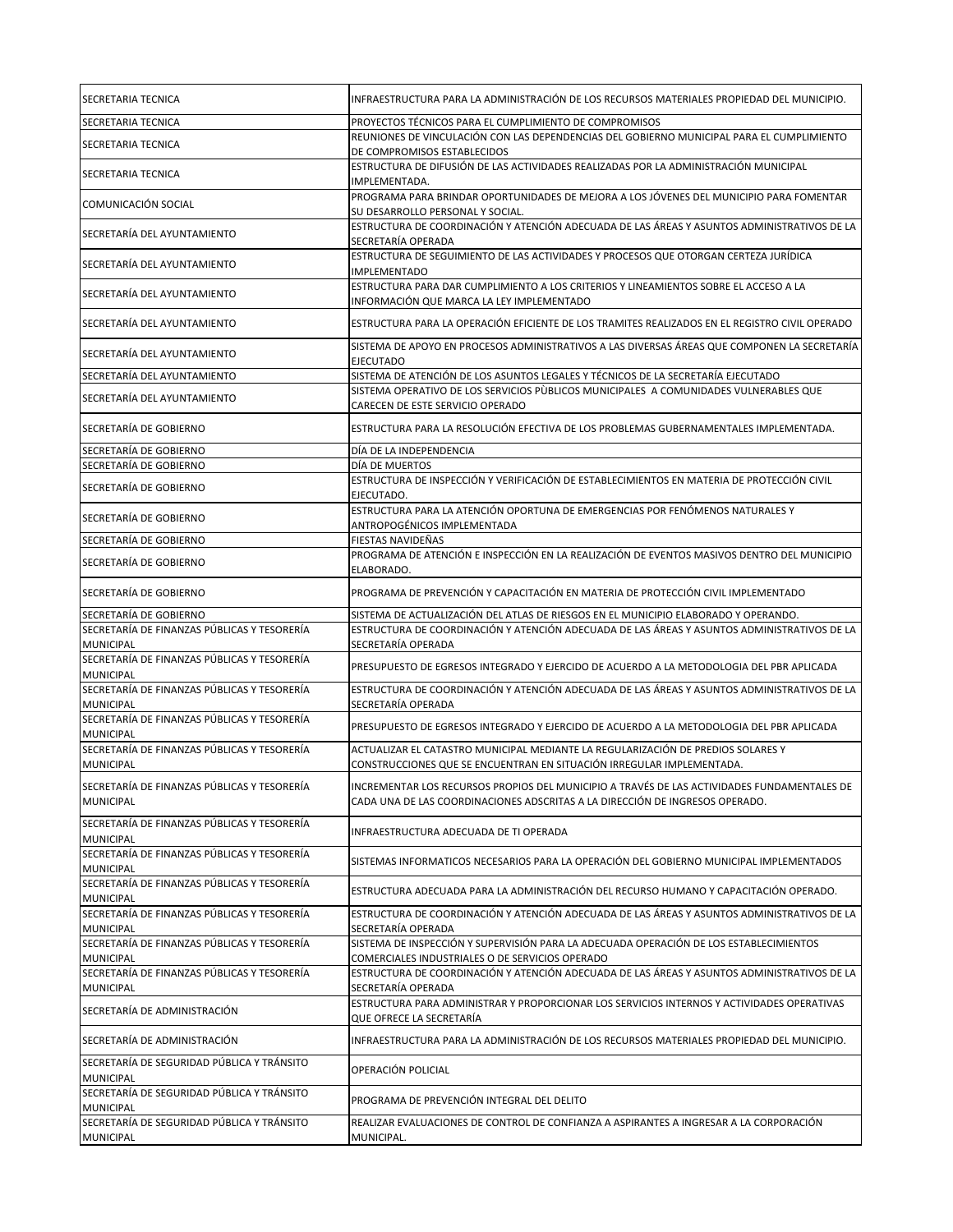| SECRETARÍA DE SEGURIDAD PÚBLICA Y TRÁNSITO<br><b>MUNICIPAL</b>     | SISTEMA DE JUSTICIA PENAL                                                                                                                                                   |
|--------------------------------------------------------------------|-----------------------------------------------------------------------------------------------------------------------------------------------------------------------------|
| SECRETARÍA DE SEGURIDAD PÚBLICA Y TRÁNSITO<br><b>MUNICIPAL</b>     | TECNOLOGIAS INFRAESTRUCTURA Y EQUIPAMIENTO                                                                                                                                  |
| SECRETARÍA DE DESARROLLO SUSTENTABLE                               | GESTION DE PROYECTOS CAPACITACION Y APOYOS DIRECTOS EN MATERIA DE DESARROLLO RURAL INTEGRAL<br>PROPORCIONADOS A LOS POBLADORES EN ZONAS DE ALTA MARGINACION EN EL MUNICIPIO |
| SECRETARÍA DE DESARROLLO SUSTENTABLE                               | OPERACIÓN POLICIAL                                                                                                                                                          |
| SECRETARÍA DE DESARROLLO SUSTENTABLE                               | PROGRAMA DE IMPULSO A LA VINCULACIÓN EMPRESARIAL PARA FORTALECER EL CRECIMIENTO ECONÓMICO<br>Y EL DESARROLLO SUSTENTABLE DEL MUNICIPIO EJECUTADO Y OPERADO                  |
| SECRETARÍA DE DESARROLLO SUSTENTABLE                               | PROGRAMA DE PROMOCIÓN A LA PROTECCIÓN Y APROVECHAMIENTO DE LOS RECURSOS NATURALES DEL<br>MUNICIPIO OPERADO                                                                  |
| SECRETARÍA DE DESARROLLO SUSTENTABLE                               | PROGRAMA INTEGRAL DE ORDENAMIENTO TERRITORIAL IMPLEMENTADO.                                                                                                                 |
| SECRETARÍA DE DESARROLLO SUSTENTABLE                               | SISTEMA DE ORDENAMIENTO VÍAL PARA MEJORA DE LA MOVILIDAD EN EL MUNICIPIO                                                                                                    |
| SECRETARÍA DE DESARROLLO SUSTENTABLE                               | SISTEMA DE REGULARIZACIÓN DEL DESARROLLO URBANO MEDIANTE LA EMISIÓN DE LICENCIAS Y PERMISOS<br><b>EJECUTADO</b>                                                             |
| SECRETARÍA DE DESARROLLO SUSTENTABLE                               | SISTEMA OPERATIVO DE LOS SERVICIOS PÙBLICOS MUNICIPALES A COMUNIDADES VULNERABLES QUE<br>CARECEN DE ESTE SERVICIO OPERADO                                                   |
| SECRETARÍA DE DESARROLLO AGROPECUARIO                              | ASISTENCIA TECNICA CAPACITACION Y APOYO DIRECTO PORPORCIONADO A LOS PRODUCTORES AGRICOLAS<br><b>DEL MUNICIPIO</b>                                                           |
| SECRETARÍA DE DESARROLLO AGROPECUARIO                              | ASISTENCIA TECNICA CAPACITACION Y APOYO DIRECTO PORPORCIONADO A LOS PRODUCTORES GANADEROS<br><b>DEL MUNICIPIO</b>                                                           |
| SECRETARÍA DE DESARROLLO AGROPECUARIO                              | GESTION DE PROYECTOS CAPACITACION Y APOYOS DIRECTOS EN MATERIA DE DESARROLLO RURAL INTEGRAL<br>PROPORCIONADOS A LOS POBLADORES EN ZONAS DE ALTA MARGINACION EN EL MUNICIPIO |
| DIRECCIÓN DE OBRAS PUBLICAS                                        | EVENTOS PÚBLICOS DEL PRESIDENTE MUNICIPAL                                                                                                                                   |
| DIRECCIÓN DE OBRAS PUBLICAS                                        | PROGRAMA DE INFRAESTRUCTURA DE OBRA DE URBANIZACIÓN (VIALIDADES ELECTRIFICACIÓN Y AREAS                                                                                     |
|                                                                    | VERDES Y RECREATIVAS) CONSTRUIDOS                                                                                                                                           |
| DIRECCIÓN DE OBRAS PUBLICAS                                        | PROGRAMA DE INFRAESTRUCTURA DE OBRAS DE CONTRIBUCIONES A ACCIONES SOCIALES (EDUCATIVA<br>CULTURAL SALUD SEGURIDAD VIVIENDA SERVICIO PUBLICO ETC) CONSTRUIDOS                |
| DIRECCIÓN DE OBRAS PUBLICAS                                        | PROGRAMA DE INFRAESTRUCTURA DE OBRAS DE MANTENIMIENTO DE INFRAESTRUCTURA EXISTENTE<br><b>CONSTRUIDOS</b>                                                                    |
| DIRECCIÓN DE OBRAS PUBLICAS                                        | PROGRAMA DE INFRAESTRUCTURA DE OBRAS HIDRAULICAS (AGUA RIEGO Y SANEAMIENTO) CONSTRUIDOS                                                                                     |
| SECRETARÍA DE SERVICIOS PÚBLICOS MUNICIPALES                       | DÍA DE LA INDEPENDENCIA                                                                                                                                                     |
| SECRETARÍA DE SERVICIOS PÚBLICOS MUNICIPALES                       | ESTRUCTURA DE DIFUSIÓN DE LAS ACTIVIDADES REALIZADAS POR LA ADMINISTRACIÓN MUNICIPAL<br>IMPLEMENTADA.                                                                       |
| SECRETARÍA DE SERVICIOS PÚBLICOS MUNICIPALES                       | FIESTAS NAVIDEÑAS                                                                                                                                                           |
| SECRETARÍA DE SERVICIOS PÚBLICOS MUNICIPALES                       | SISTEMA DE ATENCIÓN CIUDADANA INTEGRAL DE SERVICIOS PÚBLICOS IMPLEMENTADO.                                                                                                  |
| SECRETARÍA DE SERVICIOS PÚBLICOS MUNICIPALES                       | SISTEMA DE GESTIÓN DE LOS SERVICIOS PÙBLICOS MUNICIPALES A COMUNIDADES VULNERABLES QUE<br>CARECEN DE ESTE SERVICIO OPERADO                                                  |
| SECRETARÍA DE SERVICIOS PÚBLICOS MUNICIPALES                       | SISTEMA OPERATIVO DE LOS SERVICIOS PÙBLICOS MUNICIPALES A COMUNIDADES VULNERABLES QUE<br>CARECEN DE ESTE SERVICIO OPERADO                                                   |
| SECRETARÍA DE SERVICIOS PÚBLICOS MUNICIPALES                       | SISTEMA OPERATIVO DE MANTENIMIENTO DE INFRAESTRUCTURA MUNICIPAL OPERADO                                                                                                     |
| SECRETARÍA DE DESARROLLO SOCIAL                                    | DEFILE 20 DE NOVIEMBRE                                                                                                                                                      |
| SECRETARÍA DE DESARROLLO SOCIAL<br>SECRETARÍA DE DESARROLLO SOCIAL | DÍA DE LA INDEPENDENCIA                                                                                                                                                     |
| SECRETARÍA DE DESARROLLO SOCIAL                                    | DÍA DE MUERTOS<br>FIESTAS NAVIDEÑAS                                                                                                                                         |
| SECRETARÍA DE DESARROLLO SOCIAL                                    | PROGRAMA DE APOYOS AL SISTEMA EDUCATIVO PARA MEJORA DE LA CALIDAD DE VIDA DE LOS CIUDADANOS.                                                                                |
| SECRETARÍA DE DESARROLLO SOCIAL                                    | PROGRAMAS DE GESTIÓN OPORTUNA DE RECURSOS FEDERALES PARA PROGRAMAS DE BENEFICIO SOCIAL<br>CON TALLERES Y EVENTOS DE GENERACIÓN DE AUTOEMPLEO.                               |
| SECRETARÍA DE DESARROLLO SOCIAL                                    | PROGRAMAS PARA MEJORAR LA CALIDAD DE VIDA DE LOS HABITANTES DEL MUNICIPIO DE EL MÁRQUES                                                                                     |
| SECRETARÍA DE DESARROLLO SOCIAL                                    | OTORGANDO DIVERSOS APOYOS SOCIALES<br>SISTEMA DE COORDINACIÓN Y SEGUIMIENTO DE LOS PROCESOS ADMINISTRATIVOS DE LAS ÁREAS DE LA                                              |
| SECRETARÍA DE DESARROLLO SOCIAL                                    | SECRETARÍA.<br>SISTEMA DE PROMOCIÓN A LA ACTIVACIÓN FÍSICA Y PRACTICA DEPORTIVA.                                                                                            |
| SECRETARÍA DE DESARROLLO SOCIAL                                    | SISTEMA DE PROMOCIÓN Y DIFUSIÓN DE LOS DIVERSOS MOMENTOS CULTURALES EN EL MUNICIPIO.                                                                                        |
| SECRETARÍA DE TURISMO Y GESTIÓN DE PROYECTOS                       | DÍA DE MUERTOS                                                                                                                                                              |
| SECRETARÍA DE TURISMO Y GESTIÓN DE PROYECTOS                       | PROGRAMA DE GESTIÓN E IMPULSO A PROYECTOS PRODUCTIVOS QUE MEJOREN EL INGRESO FAMILIAR<br>IMPLEMENTADO.                                                                      |
| SECRETARÍA DE TURISMO Y GESTIÓN DE PROYECTOS                       | PROGRAMA DE PROMOCIÓN DE EMPLEO Y CAPACITACIÓN PARA EL EMPLEO Y EL AUTOEMPLEO<br><b>IMPLEMENTADO</b>                                                                        |
| SECRETARÍA DE TURISMO Y GESTIÓN DE PROYECTOS                       | PROGRAMA PARA REALIZAR ACCIONES QUE CONTRIBUYAN A DETONAR EL TURISMO EN EL MUNICIPIO<br>IMPLEMENTADO.                                                                       |
| PENSIONES Y JUBILACIONES                                           | PROGRAMA PARA PENSIONES Y JUBILACIONES                                                                                                                                      |
| SISTEMA MUNICIPAL SMDIF                                            | PROGRAMA DE ADMINISTRACIÓN DE LOS RECURSOS HUMANOS Y FINANCIEROS DEL DIF OPERADO                                                                                            |
| INSTITUTO MUNICIPAL DE LA MUJER                                    | PROGRAMA DE ADMINISTRACIÓN DE LOS RECURSOS HUMANOS Y FINANCIEROS DEL INSTITUTO MUNICIPAL<br>DE LA MUJER OPERADO                                                             |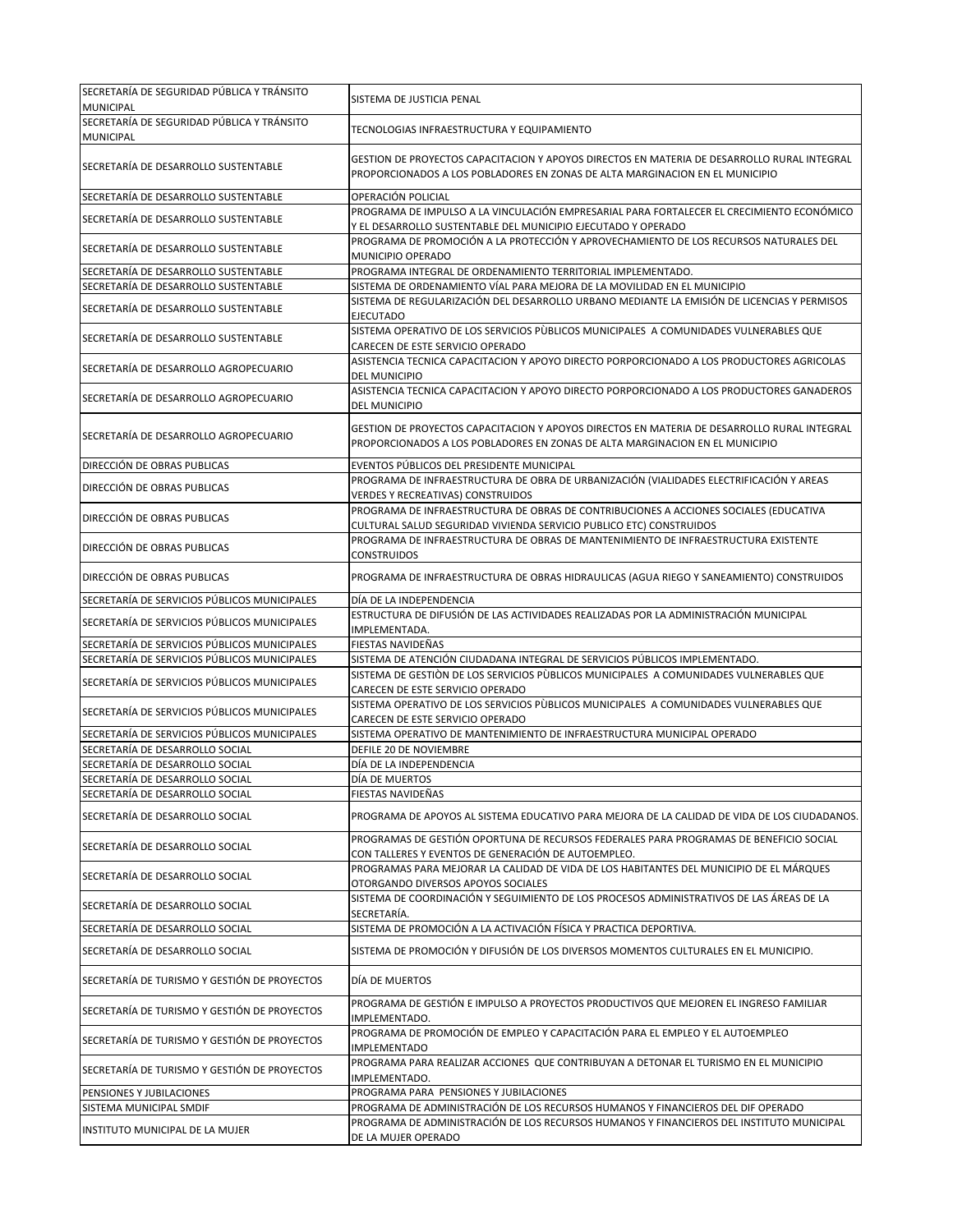El Marqués

## **MUNICIPIO EL MARQUÉS QUERETARO**

**Del 01 de enero al 30 de septiembre de 2020 Programas y Proyectos de inversión con gasto de capital - LDF**



| <b>Dependencias</b>                                             | <b>Proyectos</b>                                                                                                                                                                                                                                                                                                                                                                                                                        |
|-----------------------------------------------------------------|-----------------------------------------------------------------------------------------------------------------------------------------------------------------------------------------------------------------------------------------------------------------------------------------------------------------------------------------------------------------------------------------------------------------------------------------|
|                                                                 | AUDITORÍAS ATENDIDAS CONFORME AL PROGRAMA ANUAL DE AUDITORÍAS APROBADO POR EL                                                                                                                                                                                                                                                                                                                                                           |
| <b>AUDITORIA SUPERIOR MUNICIPAL</b>                             | AYUNTAMIENTO PARA FOMENTAR LA TRANSPARENCIA DEL EJERCICIO Y APLICACIÓN DE LOS RECURSOS                                                                                                                                                                                                                                                                                                                                                  |
|                                                                 | PÚBLICOS DE LA ADMINISTRACIÓN PÚBLICA MUNICIPAL                                                                                                                                                                                                                                                                                                                                                                                         |
| PRESIDENCIA                                                     | SISTEMA DE APOYOS ECONÓMICOS PARA LOS DIVERSOS SECTORES SOCIALES OPERADO Y EVENTOS                                                                                                                                                                                                                                                                                                                                                      |
| SECRETARIA ADJUNTA                                              | ESTRUCTURA DE ATENCIÓN CIUDADANA OPERADA                                                                                                                                                                                                                                                                                                                                                                                                |
| SECRETARIA ADJUNTA                                              | SISTEMA DE COORDINACIÓN EFICIENTE DEL TRANSPORTE ESCOLAR IMPLEMENTADO.                                                                                                                                                                                                                                                                                                                                                                  |
| SECRETARIA ADJUNTA                                              | SISTEMA PARA LA COORDINACIÓN DE LAS GIRAS DEL PRESIDENTE MUNICIPAL EJECUTADO.                                                                                                                                                                                                                                                                                                                                                           |
| JEFATURA DE GABINETE MUNICIPAL                                  | CONJUNTO DE SISTEMAS ESTRATÉGICOS DESARROLLADOS E IMPLEMENTADOS QUE SOPORTAN LOS<br>PRINCIPALES PROCESOS DE GESTIÓN TANTO INTERNOS COMO AQUELLOS MÁS DEMANDADOS DE CARA A LAS<br>EMPRESAS Y A LA CIUDADANÍA FACILITANDO SU INTERACCIÓN MEDIANTE LA GESTIÓN DE PROCESOS<br>TRÁMITES Y SERVICIOS EN LÍNEA SUSTENTADOS EN LAS ESTRATEGIAS IMPLEMENTADAS DE INNOVACIÓN<br>GEBERNAMENTAL SIMPLIFICACIÓN ADMINISTRATIVA Y MEJORA REGULATORIA. |
| JEFATURA DE GABINETE MUNICIPAL                                  | GESTIÓN MUNICIPAL ENFOCADA A LA ATENCIÓN DE LAS PRIORIDADES ESTABLECIDAS POR EL PRESIDENTE<br>MUNCIPAL COORDINADA SUPERVISADA Y EVALUADA EN SU GRADO DE CUMPLIMIENTO.                                                                                                                                                                                                                                                                   |
| JEFATURA DE GABINETE MUNICIPAL                                  | PROGRAMA DE DESARROLLO DEL GOBIERNO DIGITAL DIESEÑADO E IMPLEMENTADO CONSISTENTE EN UN<br>DIAGNÓSTICO ESPECIALIZADO IMPLEMENTADO LA AGENDA DE GOBIERNO DIGITAL CONSTRUIDA Y OPERADA<br>A TRAVÉS DE LA COMISIÓN INTERSECRETARIAL IMPLEMENTADA INCLUYENDO LOS MODELOS DE EVALUACIÓN<br>Y CONTROL DE LA GESTIÓN IMPLEMENTADOS JUNTO CON LOS INDINDICADORES Y TABLERO DE CONTROL<br><b>IMPLEMENTADOS</b>                                    |
| SECRETARÍA PARTICULAR                                           | SISTEMA DE ATENCION Y SEGUIMIENTO DE LAS SOLICITUDES Y ASUNTOS ADMINISTRATIVOS QUE DESPACHA<br>LA SECRETARIA PARTICULAR                                                                                                                                                                                                                                                                                                                 |
| COPLADEM                                                        | ATENCIÓN A LA CIUDADANIA EN LA INTEGRACIÓN DE SUS NECESIDADES A LA GESTIÓN MUNICIPAL OPERADA                                                                                                                                                                                                                                                                                                                                            |
| <b>IMPLAN</b>                                                   | AGENDA METROPOLITANA ELABORADA                                                                                                                                                                                                                                                                                                                                                                                                          |
| <b>IMPLAN</b>                                                   | PLAN METROPOLITANO ELABORADO                                                                                                                                                                                                                                                                                                                                                                                                            |
| <b>MEJORA REGULATORIA</b>                                       | NORMATIVA REGULATIVAS                                                                                                                                                                                                                                                                                                                                                                                                                   |
| SECRETARIA TECNICA                                              | EVENTOS PÚBLICOS DEL PRESIDENTE MUNICIPAL                                                                                                                                                                                                                                                                                                                                                                                               |
| SECRETARIA TECNICA                                              | PROYECTOS TÉCNICOS PARA EL CUMPLIMIENTO DE COMPROMISOS                                                                                                                                                                                                                                                                                                                                                                                  |
| SECRETARIA TECNICA                                              | REUNIONES DE VINCULACIÓN CON LAS DEPENDENCIAS DEL GOBIERNO MUNICIPAL PARA EL CUMPLIMIENTO<br>DE COMPROMISOS ESTABLECIDOS                                                                                                                                                                                                                                                                                                                |
| SECRETARIA TECNICA                                              | ESTRUCTURA DE DIFUSIÓN DE LAS ACTIVIDADES REALIZADAS POR LA ADMINISTRACIÓN MUNICIPAL<br>IMPLEMENTADA.                                                                                                                                                                                                                                                                                                                                   |
| COMUNICACIÓN SOCIAL                                             | PROGRAMA PARA BRINDAR OPORTUNIDADES DE MEJORA A LOS JÓVENES DEL MUNICIPIO PARA FOMENTAR<br>SU DESARROLLO PERSONAL Y SOCIAL.                                                                                                                                                                                                                                                                                                             |
| SECRETARÍA DEL AYUNTAMIENTO                                     | ESTRUCTURA DE SEGUIMIENTO DE LAS ACTIVIDADES Y PROCESOS QUE OTORGAN CERTEZA JURÍDICA<br><b>IMPLEMENTADO</b>                                                                                                                                                                                                                                                                                                                             |
| SECRETARÍA DEL AYUNTAMIENTO                                     | ESTRUCTURA PARA DAR CUMPLIMIENTO A LOS CRITERIOS Y LINEAMIENTOS SOBRE EL ACCESO A LA<br>INFORMACIÓN QUE MARCA LA LEY IMPLEMENTADO                                                                                                                                                                                                                                                                                                       |
| SECRETARÍA DEL AYUNTAMIENTO                                     | ESTRUCTURA PARA LA OPERACIÓN EFICIENTE DE LOS TRAMITES REALIZADOS EN EL REGISTRO CIVIL OPERADO                                                                                                                                                                                                                                                                                                                                          |
| SECRETARÍA DEL AYUNTAMIENTO                                     | SISTEMA DE APOYO EN PROCESOS ADMINISTRATIVOS A LAS DIVERSAS ÁREAS QUE COMPONEN LA SECRETARÍA<br><b>EJECUTADO</b>                                                                                                                                                                                                                                                                                                                        |
| SECRETARÍA DEL AYUNTAMIENTO                                     | SISTEMA DE ATENCIÓN DE LOS ASUNTOS LEGALES Y TÉCNICOS DE LA SECRETARÍA EJECUTADO                                                                                                                                                                                                                                                                                                                                                        |
| SECRETARÍA DE GOBIERNO                                          | ESTRUCTURA PARA LA RESOLUCIÓN EFECTIVA DE LOS PROBLEMAS GUBERNAMENTALES IMPLEMENTADA.                                                                                                                                                                                                                                                                                                                                                   |
| SECRETARÍA DE GOBIERNO                                          | ESTRUCTURA PARA LA ATENCIÓN OPORTUNA DE EMERGENCIAS POR FENÓMENOS NATURALES Y<br>ANTROPOGÉNICOS IMPLEMENTADA                                                                                                                                                                                                                                                                                                                            |
| SECRETARÍA DE GOBIERNO                                          | PROGRAMA DE PREVENCIÓN Y CAPACITACIÓN EN MATERIA DE PROTECCIÓN CIVIL IMPLEMENTADO                                                                                                                                                                                                                                                                                                                                                       |
| SECRETARÍA DE GOBIERNO                                          | SISTEMA DE ACTUALIZACIÓN DEL ATLAS DE RIESGOS EN EL MUNICIPIO ELABORADO Y OPERANDO.                                                                                                                                                                                                                                                                                                                                                     |
| SECRETARÍA DE FINANZAS PÚBLICAS Y TESORERÍA<br><b>MUNICIPAL</b> | ESTRUCTURA DE COORDINACIÓN Y ATENCIÓN ADECUADA DE LAS ÁREAS Y ASUNTOS ADMINISTRATIVOS DE LA<br>SECRETARÍA OPERADA                                                                                                                                                                                                                                                                                                                       |
| SECRETARÍA DE FINANZAS PÚBLICAS Y TESORERÍA<br><b>MUNICIPAL</b> | ESTRUCTURA DE COORDINACIÓN Y ATENCIÓN ADECUADA DE LAS ÁREAS Y ASUNTOS ADMINISTRATIVOS DE LA<br>SECRETARÍA OPERADA                                                                                                                                                                                                                                                                                                                       |
| SECRETARÍA DE FINANZAS PÚBLICAS Y TESORERÍA<br><b>MUNICIPAL</b> | PRESUPUESTO DE EGRESOS INTEGRADO Y EJERCIDO DE ACUERDO A LA METODOLOGIA DEL PBR APLICADA                                                                                                                                                                                                                                                                                                                                                |
| SECRETARÍA DE FINANZAS PÚBLICAS Y TESORERÍA                     | ACTUALIZAR EL CATASTRO MUNICIPAL MEDIANTE LA REGULARIZACIÓN DE PREDIOS SOLARES Y                                                                                                                                                                                                                                                                                                                                                        |
| <b>MUNICIPAL</b>                                                | CONSTRUCCIONES QUE SE ENCUENTRAN EN SITUACIÓN IRREGULAR IMPLEMENTADA.                                                                                                                                                                                                                                                                                                                                                                   |